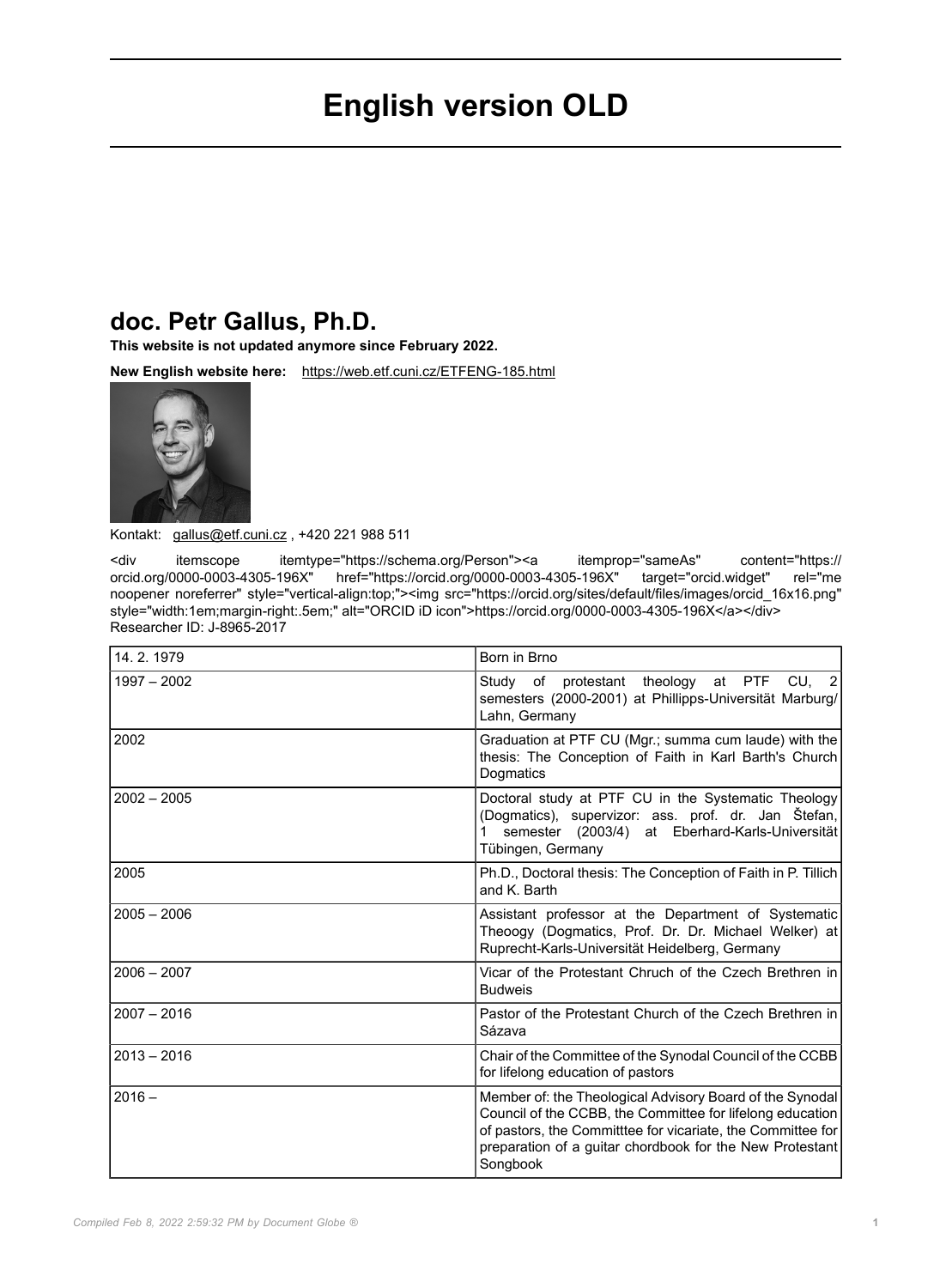| $12016 -$           | Assistant Professor at the Department of Systematic<br>Theology and at the Department of Theological Ethics at<br>I the PTF CU |
|---------------------|--------------------------------------------------------------------------------------------------------------------------------|
| $12018 -$           | vicedean of the PTF CU for development                                                                                         |
| 2021                | [habilitation at PTF CU in the field of Protestant Theology]<br>(doc.)                                                         |
| <b>Publications</b> |                                                                                                                                |

### **Monographs:**

1. Člověk mezi nebem a zemí. Pojetí víry u P. Tillicha a K. Bartha, Mlýn: Jihlava 2005. (reviewed: Štefan, J., TR 2006) 1.A. Der Mensch zwischen Himmel und Erde. Der Glaubensbegriff bei Paul Tillich und Karl Barth, Leipzig 2007. (reviewed: M. Seils, in: Theologische Literaturzeitng, 2008, sl. 1003-1006; M. D. Krüger, in: Deutscher Pfarrerblatt 110 (3/2010), s. 167; M. D. Krüger, in: K. Grau, P. Haigis, I. Nord im Auftrag der Paul Tillich-Gesellschaft (Hrsg.), Tillich Preview 2010, Berlin 2010, s. 95-98; M. D. Krüger, Communio Viatorum 52 (2/2010), s. 210-211.) 2. Pravda, univerzita a akademické svobody, Praha: SLON, 2020, ISBN 978-80-7419-288-3. (reviewed: J. Sirovátka, in: [Caritas et vertias 10/2020](http://www.caritasetveritas.cz/index.php?action=openfile&pkey=332) , s. 202-203 **)**

[3. The Perspective of Resurrection. A Trinitarian Christology, Tübingen: Mohr Siebeck, 2021, Religion in Philosophy](https://www.mohrsiebeck.com/buch/the-perspective-of-resurrection-9783161601095?no_cache=1) [and Theology 106, ISBN 978-3-16-160109-5.](https://www.mohrsiebeck.com/buch/the-perspective-of-resurrection-9783161601095?no_cache=1)

3A. Perspektiva vzkříšení. Trinitární christologie, Praha: Karolinum, 2022 (in print).

#### **Textbooks, Handbooks:**

1. Dvakrát měř, jednou věř. Průvodce světem víry pro náctileté, pracovní listy pro katechezi, spolu s D. Balcarem, Z. Šormem a L. Férovou, Praha 2012.

#### **Chapters in Books:**

1. [Orientující teologie, in: Gallus, P., Macek, P., Teologie jako věda, Brno 2007, p. 9-144.](https://www.cdk.cz/knihy/moderni-ceska-teologie/teologie-jako-veda)

(reviewed: E. Krumpolc, in: Studia Theologica 31/2008, s. 120-123)

2. [Paul Tillich: Systematische Theologie I-III, in: Klein, R.A., Polke, Ch., Wendte, M. \(Hgg.\), Hauptwerke der](https://www.mohrsiebeck.com/buch/hauptwerke-der-systematischen-theologie-9783825232917?no_cache=1&tx_sgpublisher_pi1%5Bbacklink%5D=1) [Systematischen Theologie. Ein Studienbuch, Tübingen 2009, UTB 3291, s. 247-264.](https://www.mohrsiebeck.com/buch/hauptwerke-der-systematischen-theologie-9783825232917?no_cache=1&tx_sgpublisher_pi1%5Bbacklink%5D=1)

3. Teologie bratrských poznámek ve vydání Nového zákona z roku 1601, in: R. Dittmann (ed.), Nový zákon 1601, in print.

4. Homo coram Deo, in: E. Křížová (ed.): Sociální práce v mezioborové perspektivě, Praha: Karolinum 2021, in print. **Editor:**

- 1. [Gallus, P., Macek, P. \(vyd.\), Evangelická teologie pod drobnohledem, Brno 2006.](https://www.cdk.cz/knihy/moderni-ceska-teologie/evangelicka-teologie-pod-drobnohledem)
- 2. [Gallus, P., Macek, P. \(vyd.\), Teologická věda a vědecká teologie, Brno 2006.](https://www.cdk.cz/knihy/moderni-ceska-teologie/teologicka-veda-vedecka-teologie)
- 3. [100 let evangelické teologie, SaT 34 \(2020/2\), uspořádal P. Gallus.](http://www.etf.cuni.cz/sat/Pdf/SAT%202020-2.pdf)

**Articles in Journals (some texts are also to find on** [Academia.edu](https://cuni.academia.edu/PetrGallus/Papers) ) **:**

1. [Nerozdílná jednota Boha a člověka? Tillichovo pojetí identity, Teologická reflexe 2004/2, s. 184-198.](https://www.academia.edu/41235748/Nerozd%C3%ADln%C3%A1_jednota_Boha_a_%C4%8Dlov%C4%9Bka_Tillichovo_pojet%C3%AD_identity)

2. Der Glaubensbegriff in Karl Barths "Kirchlicher Dogmatik", in: Meyer-Blanck, M. (Hrsg.), Reden von Gott in der Mitte Europas, Rheinbach 2004, s. 77-90.

3. Entzogenheit Gottes bei Tillich?, in: Mühling, M., Wendte, M. (Hgg.), Entzogenheit in Gott, Utrecht 2005, s. 97-124.

4. [Karl Barth liberální aneb víra jako Christus prolongatus, in: Prudký, M., Roskovec, J. \(vyd.\), Výklady a vykladači.](https://www.academia.edu/40974456/K._Barth_liber%C3%A1ln%C3%AD_aneb_v%C3%ADra_jako_Christus_prolongatus) [Studie k biblické hermeneutice, SAT 9, Jihlava 2005, s. 140-166.](https://www.academia.edu/40974456/K._Barth_liber%C3%A1ln%C3%AD_aneb_v%C3%ADra_jako_Christus_prolongatus)

5. Systematická teologie v německé oblasti na přelomu tisíciletí, in: Teologická reflexe 2006/2, s. 146-158.

6. Ranní pobožnost, in: Evangelická identita. Sborník příspěvků z kurzu pro kazatele ČCE v Praze 21.-25. ledna 2008, knižnice SPEKu, sv. 14, Benešov 2008, s. 68.

7. [Calvinovo učení o dvojím předurčení, in: Teologická reflexe 2009/2, s. 117-129.](https://www.academia.edu/41276086/Calvinovo_u%C4%8Den%C3%AD_o_dvoj%C3%ADm_p%C5%99edur%C4%8Den%C3%AD)

8. [Gotteswerk und Menschenwerk im Gottesdienst. Karl Barths Verständnis des Gottesdienstes, in: Großhans, H.-](https://www.academia.edu/41276104/Gotteswerk_und_Menschenwerk_im_Gottesdienst._Karl_Barths_Verst%C3%A4ndnis_des_Gottesdienstes)

[P., Krüger, M.D. \(Hgg.\), In der Gegenwart Gottes. Beiträge zur Theologie des Gottesdienstes, Frankfurt am Main 2009,](https://www.academia.edu/41276104/Gotteswerk_und_Menschenwerk_im_Gottesdienst._Karl_Barths_Verst%C3%A4ndnis_des_Gottesdienstes) [s. 161-187.](https://www.academia.edu/41276104/Gotteswerk_und_Menschenwerk_im_Gottesdienst._Karl_Barths_Verst%C3%A4ndnis_des_Gottesdienstes)

9. ["Gott über Gott". Paul Tillichs Vorschlag zur integrativen Rede von Gott, in: H.-P. Großhans, M. D. Krüger \(Hrsg.\),](https://www.academia.edu/41276155/_Gott_%C3%BCber_Gott_._Paul_Tillichs_Vorschlag_zur_integrativen_Rede_von_Gott) [Integration religiöser Pluralität. Philosophische und theologische Beiträge zum Religionsverständnis in der Moderne,](https://www.academia.edu/41276155/_Gott_%C3%BCber_Gott_._Paul_Tillichs_Vorschlag_zur_integrativen_Rede_von_Gott) [Leipzig 2010, s. 171-180.](https://www.academia.edu/41276155/_Gott_%C3%BCber_Gott_._Paul_Tillichs_Vorschlag_zur_integrativen_Rede_von_Gott)

10. Člověk před Boží tváří. Teologicky o člověku, in: Ruml, O. (vyd.), Člověče, kde jsi? Sborník příspěvků z kurzu pro kazatelky a kazatele ČCE, Benešov 2010, knižnice SPEKu sv. 16, s. 24-36.

11. [Theologie – eine Glaubenswissenschaft?, in: Schröter, J. \(Hrsg.\), Die Rolle der Theologie in Universität,](https://www.academia.edu/40183684/Theologie_-_eine_Glaubenswissenschaft) [Gesellschaft und Kirche, Leipzig 2012, s. 55-67. Veröffentlichungen der Wissenschaftlichen Gesellschaft für Theologie](https://www.academia.edu/40183684/Theologie_-_eine_Glaubenswissenschaft) [\(VWGTh\) 36.](https://www.academia.edu/40183684/Theologie_-_eine_Glaubenswissenschaft)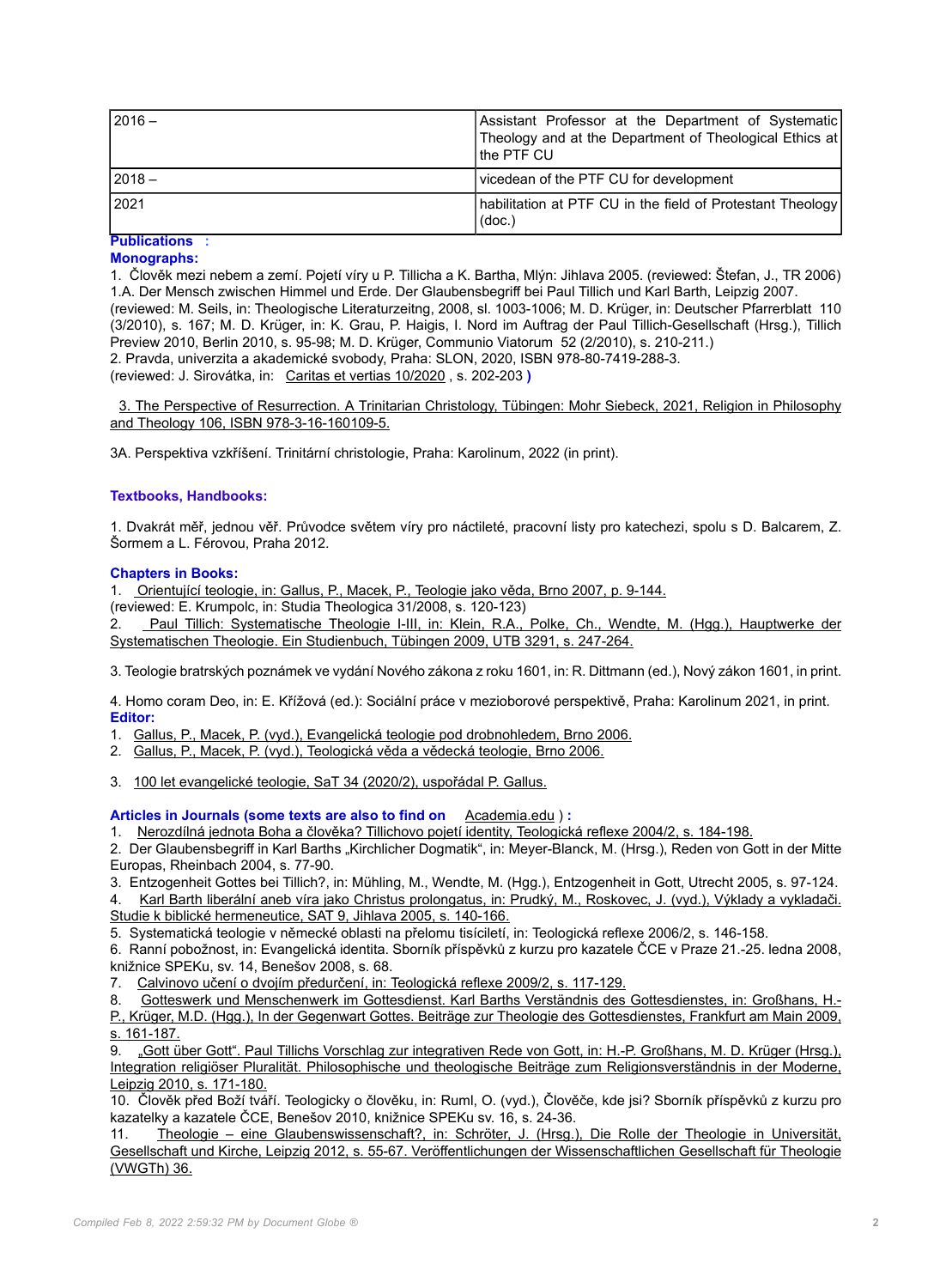11.A. Teologie a víra, in: Teologická reflexe 2012/1, s. 20-31.

12. Konfirmace včera, dnes – a zítra? aneb konfirmace jako šance, in: E. Plzáková (vyd.), Bolest a naděje. Sborník příspěvků z kurzu pro kazatelky a kazatele ČCE v Praze v lednu 2015, knižnice SpEKu sv. 20, s. 47-60. 13. Mluvit o Bohu v sekulární společnosti podle Wolfharta Pannenberga, in: Landa, I., Mervart, J. (vyd.), *Proměny marxisticko-křesťanského dialogu*, Pavel Mervart, 2017, s. 275-296.

14. [Teologie a hermeneutika, Testimonia theologica XI \(2017/2\), 36-52.](https://www.academia.edu/40974277/TEOLOGIE_A_HERMENEUTIKA_N%C4%9AKOLIK_KRITICK%C3%9DCH_POZN%C3%81MEK_K_HERMENEUTICK%C3%89_TEOLOGII)

15. [Bůh a zlo, in: Teologická reflexe 23 \(2017/2\), 107-126.](https://www.academia.edu/41276054/B%C5%AFh_a_zlo)

16. [Verantwortliche Rede von der Sünde, in: Communio Viatorum LX \(2018/2\), 139-170.](https://www.academia.edu/40974446/Verantwortliche_Rede_von_der_S%C3%BCnde)

17. Die Sünde als Tat und Macht, in: D. Evers, M. D. Krüger (Hgg.), Die Theologie Eberhard Jüngels. Kontexte, Themen, Perspektiven, Tübingen, Mohr Siebeck, 2021, 191-196.

18. Was ist der Mensch?, in: M. Nicák, M. Tamcke (eds.), 500 Jahre Reformation in der Slovakei, LIT-Verlag Berlin 2019, 239-256.

18A. [Co je člověk?, in: M. Prudký \(vyd.\), K výročí Martina Luthera. Reformační teologie po pěti staletích, SAT](https://www.academia.edu/40974490/Co_je_%C4%8Dlov%C4%9Bk_Teologick%C3%A1_antropologie_ve_sv%C4%9Btle_reforma%C4%8Dn%C3%AD_teologie) [2018/1,139-152.](https://www.academia.edu/40974490/Co_je_%C4%8Dlov%C4%9Bk_Teologick%C3%A1_antropologie_ve_sv%C4%9Btle_reforma%C4%8Dn%C3%AD_teologie)

19. Obcování svatých ve 21. století, in: Jak se dělá sbor. Sborník přednášek z farářského kurzu SpEKu 2018, Praha 2018, 153-172.

20. Christologické kořeny svatosti, in: Teologická reflexe 24 (2018/1), 19-29.

21. [Der Tod Jesu Christi, Zeit und Ewigkeit, Neue Zeitschrift für Systematische Theologie und Religionsphilosophie](https://www.degruyter.com/view/j/nzsth.2018.60.issue-4/nzsth-2018-0032/nzsth-2018-0032.xml) [60 \(2018/4\), 531-547.](https://www.degruyter.com/view/j/nzsth.2018.60.issue-4/nzsth-2018-0032/nzsth-2018-0032.xml)

22. [The Importance of the Chalcedonian Distinction, Communio Viatorum LXI \(2019/3\), 256-288](https://www.academia.edu/42176258/The_Importance_of_the_Chalcedonian_Distinction) .

23. Verschiedene Wege – ähnliche Resultate? Barth-Rezeption bei I. U. Dalferth, in: Pangritz/Gockel/Sallandt (Hgg.), Umstrittenes Erbe: Lesarten der Theologie Karl Barths, Stuttgart: Kohlhammer 2020, 243-256.

24. Der unfassbare Mensch. Bemerkungen zur neueren Literatur zur theologischen Anthropologie, Theologische Rundschau 84 (2019), Tübingen: Mohr Siebeck, 158-220. DOI: 10.1628/thr-2019-0008.

25. The Other Reduction? Capitalist Sensationalism and the Worldliness of God. Response to A.K. Min, in: I.U. Dalferth, T. Kimball (eds.), Humanity – an Endangered Idea? Claremont Conference 2019, Claremont Studies, Tübingen: Mohr Siebeck, in print.

26. [Teologie na univerzitě, in: J. Roskovec, O. Halama \(eds.\), Sto let Evangelické teologické fakulty v Praze, Praha:](https://www.academia.edu/41109056/Teologie_na_univerzit%C4%9B) [2019, 30-33.](https://www.academia.edu/41109056/Teologie_na_univerzit%C4%9B)

27. [Teologie na univerzitě?, in: P. Gallus \(ed.\), 100 let evangelické teologie, SaT 34 \(2020/2\), 7-15.](http://www.etf.cuni.cz/sat/2020-2.html)

28. [Akomodace jako základní regulativní pojem dynamického pojetí Boha, Teologická Reflexe 26 \(2020/1\), 83-96.](https://www.academia.edu/43625275/Akomodace_jako_z%C3%A1kladn%C3%AD_regulativn%C3%AD_pojem_dynamick%C3%A9ho_pojmu_Boha)

29. Vom Schauen über das Hassen bis zur Liebe. Zu den Phänomenen des Menschlichen. Rezension von: M.Beintker, H.-P. Großhans (Hg.), Menschliches – Allzumenschliches. Phänomene des Menschseins in den Horizonten theologischer Lebensdeutung. Evangelische Verlagsanstalt, Leipzig 2020, Theologische Rundschau 85 (2020/4), 416-429.

30. Homo definiri nequit? Člověk jako imago Dei, in: M. Neština (ed.), Imago Dei, Bratislava 2021, in print.

31. [Člověk 2.0? Teologická antropologie v době biotechnologického boomu, Teologická reflexe 27 \(2021\), 136-148.](https://www.academia.edu/s/3507609a9a)

#### **Co-translations into Czech:**

- 1. H. G. Pöhlmann, Kompendium evangelické dogmatiky, Jihlava 2002.
- 2. E. Lohse, Epochy dějin dogmatu, Jihlava 2003.
- 3. I. Baldermann, Úvod do biblické didaktiky, Jihlava 2004.
- 4. K. Barth, Boží Božství a Boží lidství. 7 kratších textů, Brno 2005.
- 5. H. G. Pöhlmann, M. Stern, Dekalog v životě křesťanů i židů, Praha 2006.
- 6. W. Joest, Fundamentální teologie, Praha 2007.

7. M. Luther, Bůh je rozpálená pec plná lásky, ed. O. Macek, Praha 2017.

8. A. Beutel, Martin Luther. Uvedení do života, díla a odkazu, Praha 2017.